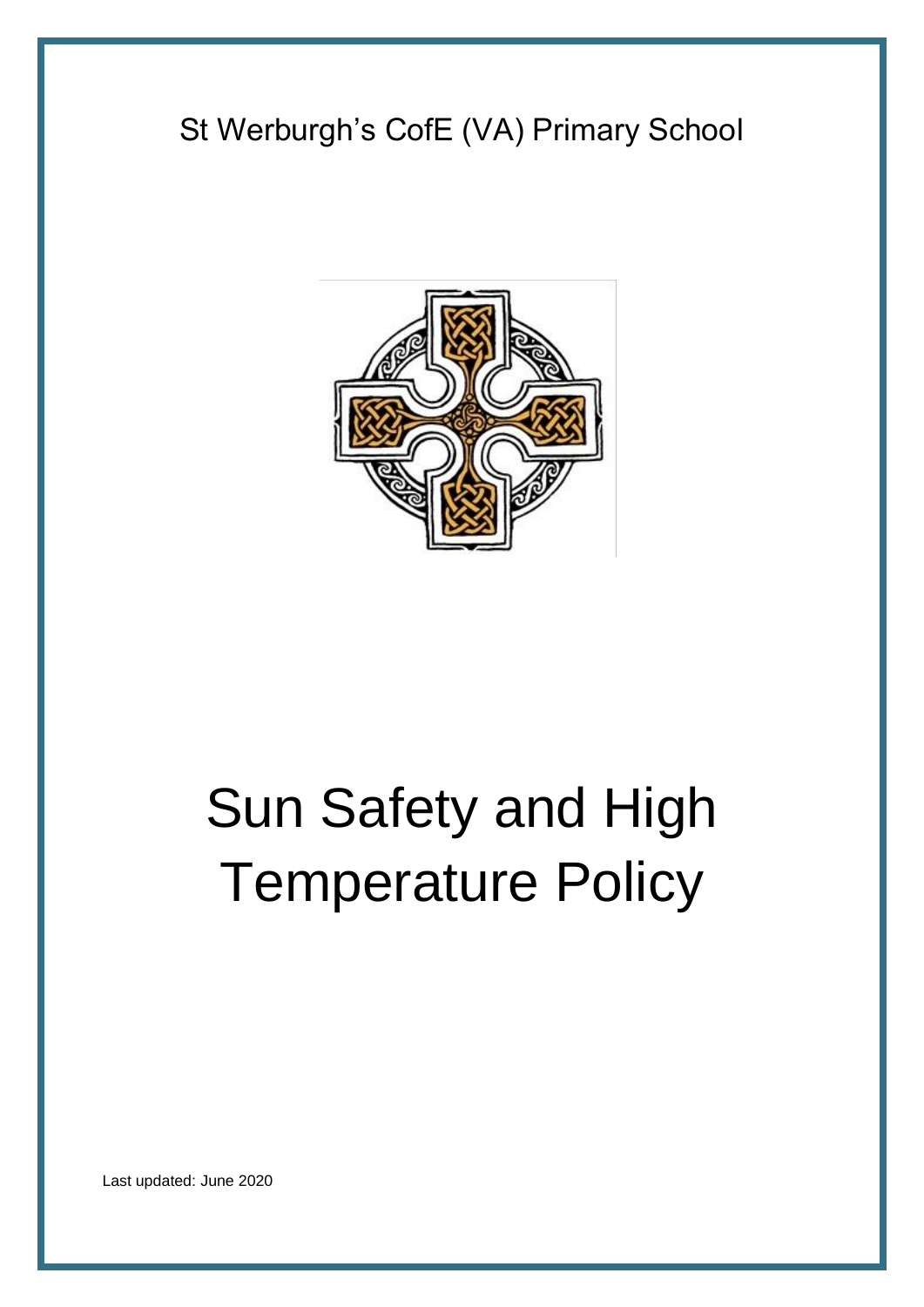## **Contents:**

#### **[Statement of intent](#page-2-0)**

- 1. [Legal framework](#page-3-0)
- 2. [Minimising risks](#page-3-1)
- 3. [Hats](#page-3-2)
- 4. [Clothing](#page-4-0)
- 5. [Sunscreen](#page-4-1)
- 6. [PE](#page-5-0)
- 7. [Play times](#page-5-1)
- 8. [School trips](#page-5-2)
- 9. [Hot weather procedures](#page-5-3)
- 10. [Pupils with albinism](#page-6-0)
- 11. [Curriculum](#page-6-1)
- 12. [Role modelling](#page-6-2)
- 13. [Training](#page-7-0)
- 14. [Monitoring and review](#page-7-1)

#### Appendix

a) [Parental Consent to Apply Sunscreen](#page-8-0)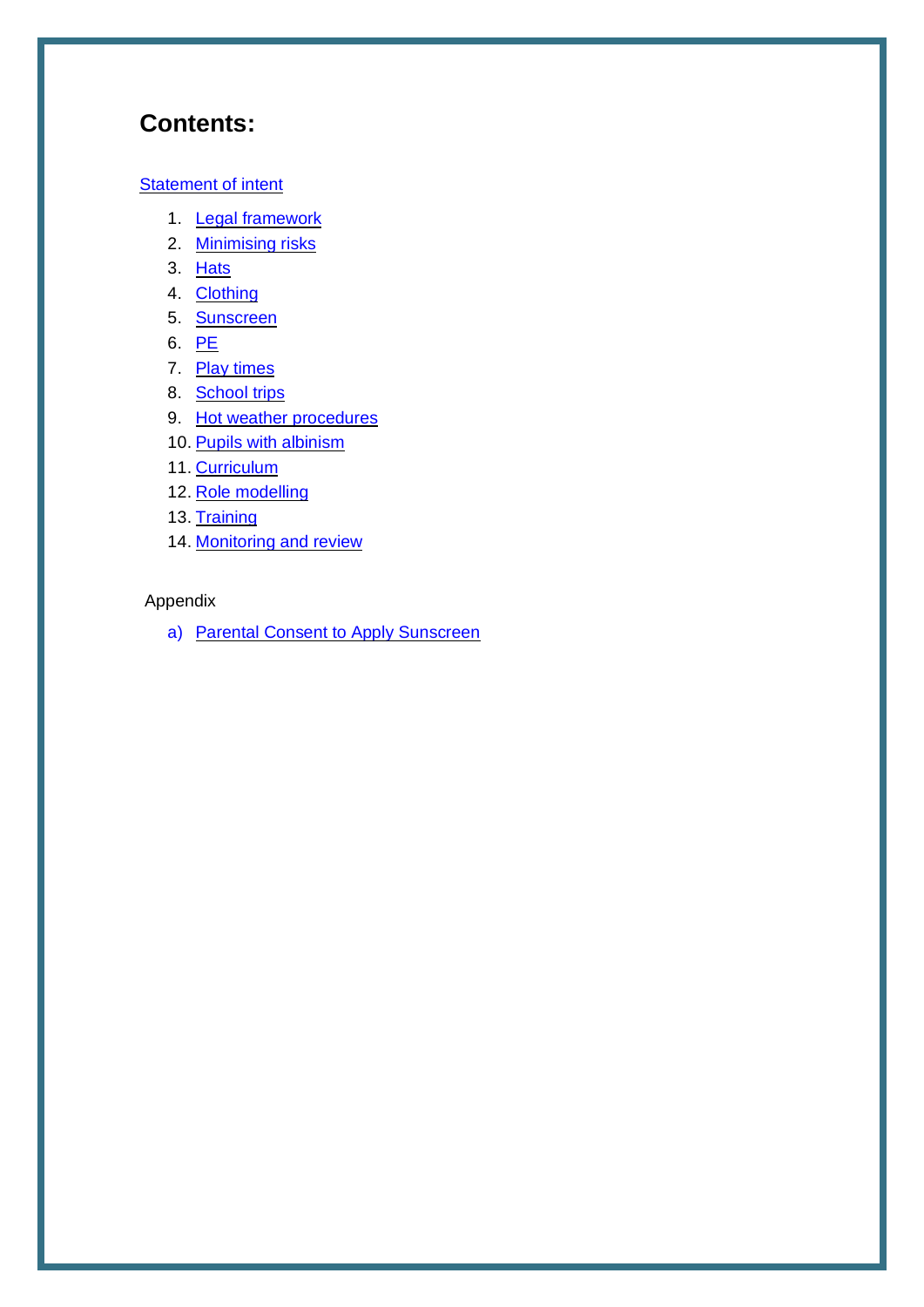#### <span id="page-2-0"></span>**Statement of intent**

At St Werburgh's Primary School we are committed to ensuring that we meet our health and safety obligations to staff and pupils, including during outdoor activities.

During summer months, there comes the possibility of heatwaves. In these cases, it is exceptionally important to stay in air-conditioned/electric fan-cooled rooms inside, and in the shade outside. As a school, we know that health and safety is of the utmost importance, and it is vital that we address this issue.

Overexposure to the sun's ultraviolet (UV) radiation presents a severe risk to the health and wellbeing of our staff and pupils, with the potential to cause sunburn, blistering and sickness.

This policy outlines the framework in which our school will identify, manage and minimise the risks of UV rays to our staff and pupils. The procedures outlined within this policy should be adhered to by all staff members, pupils, parents and visitors whilst on the school premises or attending a school event.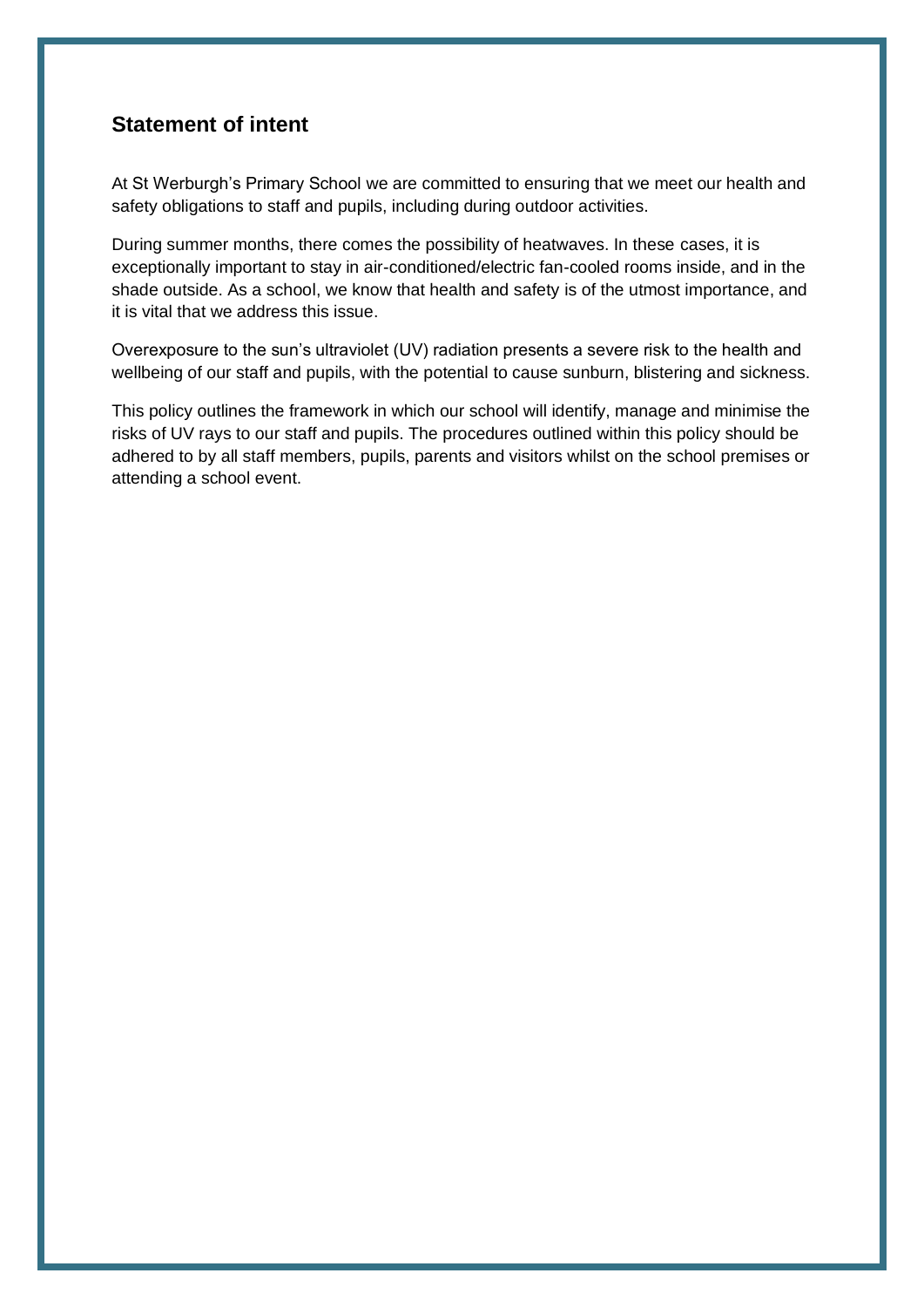#### <span id="page-3-0"></span>**1. Legal framework**

- 1.1. This policy has due regard to relevant legislation and guidance including, but not limited to, the following:
	- The Health and Safety at Work etc. Act 1974
	- The Management of Health and Safety at Work Regulations 1999
	- Keeping Children Safe in Education 2016
- 1.2. This policy will be implemented in conjunction with the following school policies:
	- Health and Safety Policy
	- Child Protection and Safeguarding Policy
	- Allegations of Abuse Against Staff Policy
	- Supporting Pupils with Medical Conditions Policy
	- Special Educational Needs (SEN) Policy

#### <span id="page-3-1"></span>**2. Minimising risks**

- 2.1. To minimise the risk of heatstroke, sunstroke and sun damage, our school will:
	- Encourage staff and pupils to keep as much of their skin as possible covered up during the summer months.
	- Encourage staff and pupils to use sunscreen of at least sun protection factor (SPF) 15 on any part of the body that they cannot cover up.
	- Use sunscreen in accordance with the product's instructions.
	- Encourage staff and pupils to take their breaks in the shade, if possible, rather than staying out in the sun.
	- Reschedule work/outdoor lessons to minimise UV exposure.
	- Situate water points and rest areas in the shade.
	- Encourage staff and pupils to drink plenty of water to avoid dehydration.
	- Encourage staff and pupils to check their skin regularly for any unusual moles or spots, and refer themselves to a qualified medical practitioner where necessary.
	- Encourage the removal of personal protective equipment when resting, to help facilitate heat loss.
	- Ensure all staff members, pupils and visitors are aware of, and adhere to, this policy.

#### <span id="page-3-2"></span>**3. Hats**

- 3.1. During the summer months, with temperatures above 25 degrees Celsius (°C), everyone working at or attending the school will be required to protect their face, neck and ears. Sun-safe hats include:
	- Bucket hats with a deep crown and brim
	- Broad-brimmed hats
	- Legionnaire-style hats.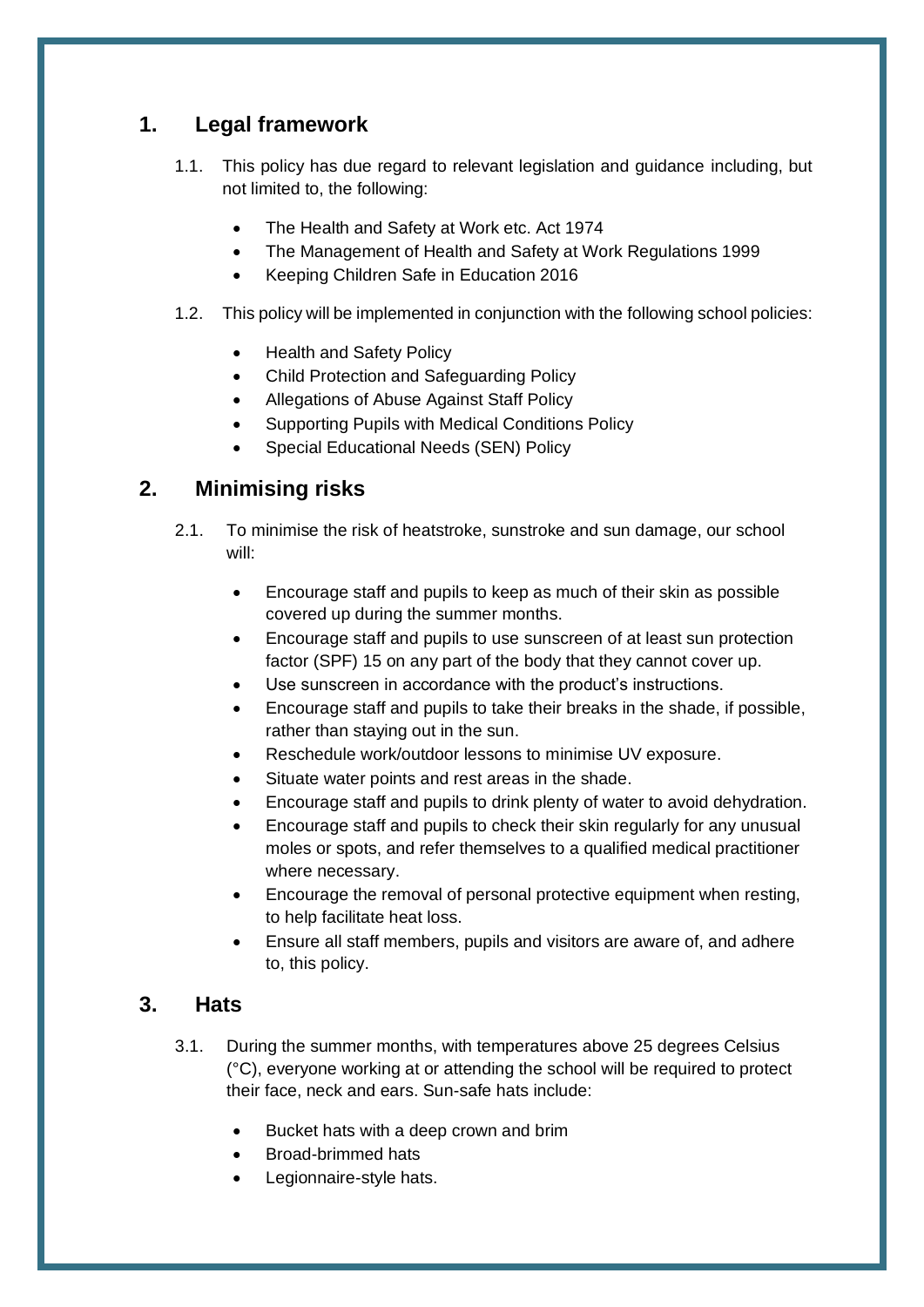3.2. Pupils without sun-safe hats will only play in an area protected from the sun, unless a sun-safe hat has been provided.

#### <span id="page-4-0"></span>**4. Clothing**

- 4.1. Everyone working at/attending the school during daylight hours will be required to wear sun-safe clothing which covers as much of their skin as possible. This includes wearing:
	- Loose fitting shirts and dresses with sleeves and collars or covered necklines.
	- Longer style skirts, shorts or trousers.
	- Tops that cover the shoulder area.
- 4.2. During hot weather, lightweight clothing will be required in order to reduce the risk of overheating. Pupils will be advised not to wear their jumpers during heatwaves.
- 4.3. Children not wearing sun-safe clothing will be required to play in an area protected from the sun, or spare clothing will be provided.
- 4.4. It is advised that pupils wear UV protected sunglasses.

#### <span id="page-4-1"></span>**5. Sunscreen**

- 5.1. Everyone working at or attending the school will be asked to apply at least SPF 15 broad-spectrum water-resistant sunscreen before arriving at school and reapply this every two hours.
- 5.2. Pupils are asked to provide their own sunscreen in a bottle labelled with their name.
- 5.3. A reserve supply of sunscreen will be stored in the classroom for pupils who forget theirs.
- 5.4. Sunscreen will be stored in a cool, dry place, and the expiry date will be monitored.
- 5.5. Sunscreen will be self-administered, under supervision, wherever possible.
- 5.6. Teachers and other staff members are not encouraged, and cannot be required, to apply sunscreen to pupils, due to the potential for allegations of abuse.
- 5.7. Where a teacher or other staff member agrees to apply sunscreen to pupils, such as to our youngest pupils or to a pupil with SEN, an adult witness should be present and parental consent must be obtained beforehand.
- 5.8. Teachers and other staff members will only apply sunscreen to pupils' faces, necks and arms.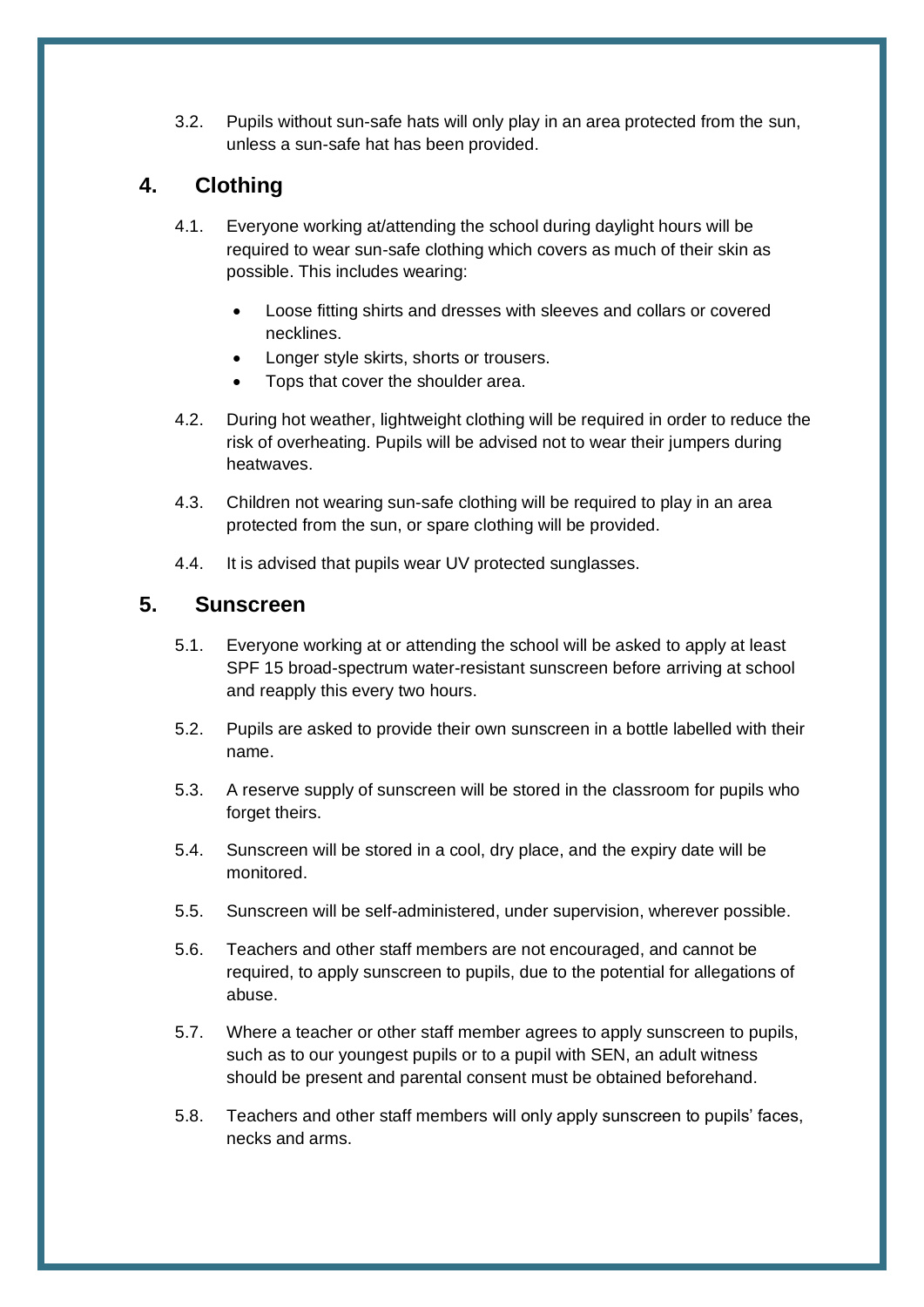5.9. Letters are sent home with the EYFS induction pack asking for parental permission for school staff to apply and supervise the application of sunscreen to pupils.

#### <span id="page-5-0"></span>**6. PE**

- 6.1. On days above 25°C, PE lessons will only involve activities which are not overly strenuous. Appropriate clothes, hats and sunscreen will be worn, and participants will remain suitably hydrated.
- 6.2. All outdoor activities will be planned to occur in shaded areas. Activities will be set up in the shade and moved throughout the day to stay in the shade.
- 6.3. On days above 28°C, PE lessons will be held indoors to prevent any kind of illness resulting from strenuous activities in inappropriate conditions.

#### <span id="page-5-1"></span>**7. Play times**

- 7.1. On days above 25°C, play times will occur in shaded areas. Activities will be set up in the shade and moved throughout the day to stay in the shade. Appropriate clothes, hats and sunscreen will be worn, and water will be drunk regularly.
- 7.2. On days above 28°C, play times will be held indoors to prevent any kind of illness resulting from strenuous activities in inappropriate conditions.

#### <span id="page-5-2"></span>**8. School trips**

- 8.1. Our school trips will not take place if the temperature is over a certain level. Each trip will have a specified maximum temperature, and this will be based on the age of the children, how much walking is involved, the destination and the time of day.
- 8.2. Our sports days will not be held if the temperature exceeds 32°C, as recommended by the DfE.

#### <span id="page-5-3"></span>**9. Hot weather procedures**

- 9.1. There is no prescribed maximum temperature for educational establishments; however, the DfE have suggested a maximum working temperature of 35°C.
- 9.2. If the temperature of the school rises above 35°C, the headteacher will issue a statement to parents via phone, text message and/or the radio, stating that children will be sent home, specifying the timeframe by which they will need to pick up their children.
- 9.3. The decision to close the school will be at the headteacher's discretion.
- 9.4. Text messages will be sent to parents and carers to remind them to pack a hat and enough water for their child before arriving at the school.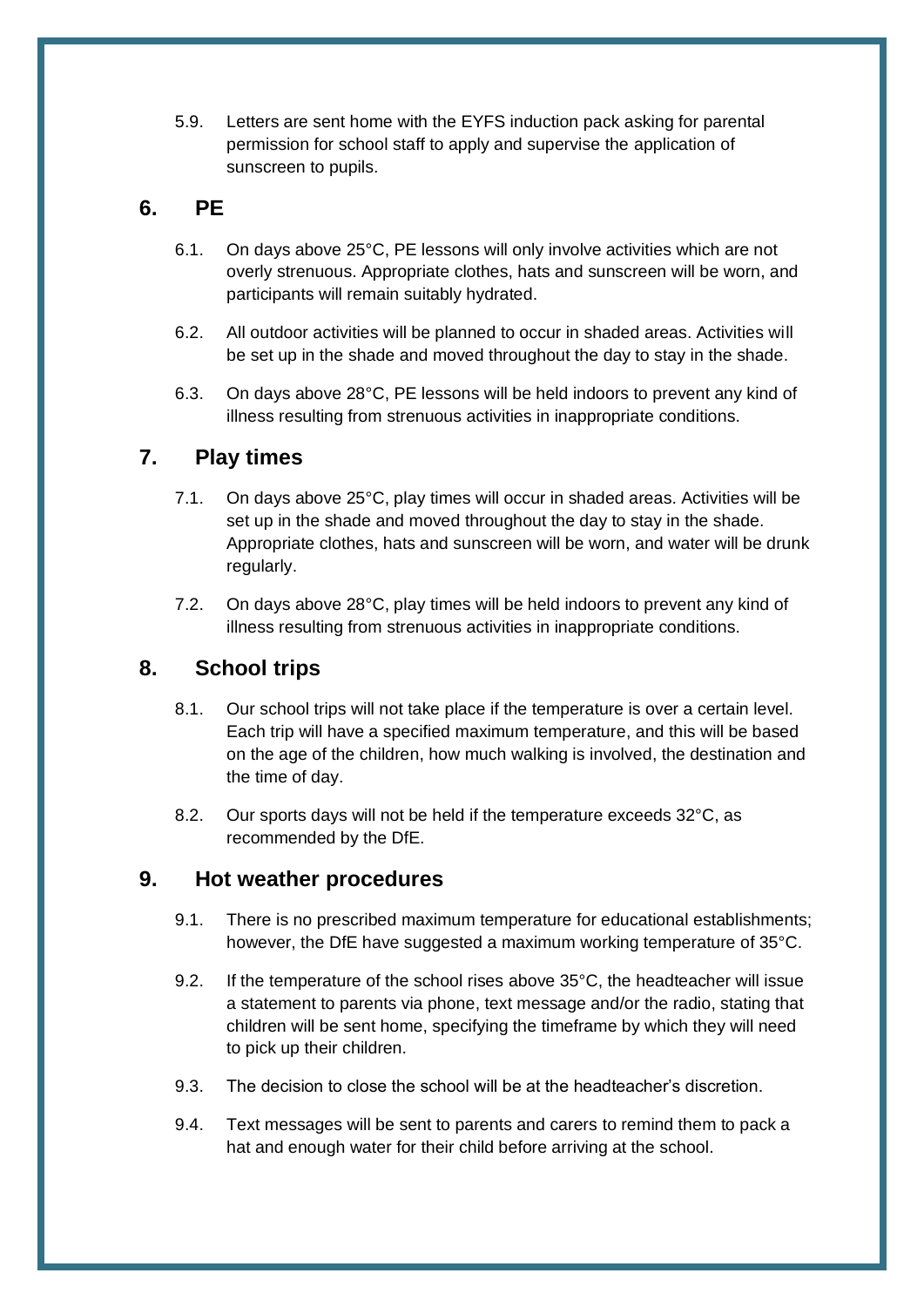#### <span id="page-6-0"></span>**10. Pupils with albinism**

- 10.1. Our school recognises that the lack of melanin in a pupil with albinism's skin increases their risk of sunburn and skin cancer.
- 10.2. In order to enhance their protection from the sun, our school will ensure that pupils with albinism:
	- Wear sunscreen with an SPF of at least 30, and preferably one which provides maximum protection from both UV-A and UV-B radiation.
	- Have a thick layer of sunscreen applied at least 15 minutes before going outside.
	- Where possible, avoid going out between 11am and 3pm, when the sun is at its hottest and UV radiation is at its strongest. Pupils with albinism may wait in a shaded area or in the classroom with a teacher during these times.
	- Wear sunglasses with a UV filter.
	- Cover up with a hat and loose-fitting clothing.
- 10.3. We will also ensure that specific medical advice in relation to individual pupils with albinism is adhered to at all times.
- 10.4. Sunscreen will be provided by the parents with a reserve supply of sunscreen stored in the classrooms First Aid box, as per the individual pupil's specific requirements.

#### <span id="page-6-1"></span>**11. Curriculum**

- 11.1. Pupils will be taught about the dangers of the sun and information about sun protection will be incorporated into the curriculum for all ages.
- 11.2. The dangers of sunbed use will also be incorporated into PSHE lessons.
- 11.3. Sun protection will be actively promoted to pupils at key points of the year, such as before and during the summer term, through assemblies, workshops and lessons.
- 11.4. Information regarding sun protection will be sent to parents in the spring and summer term newsletters

#### <span id="page-6-2"></span>**12. Role modelling**

- 12.1. All members of staff will act as role models and demonstrate sun-safe behaviour. This will be done by:
	- Wearing a sun-safe hat, clothing and sunscreen.
	- Spending as much time as possible in the shade while outside.
	- Wearing sunglasses that comply with the European Standard EN 1836:2005. This is indicated by the 'CE' mark on the pair of glasses.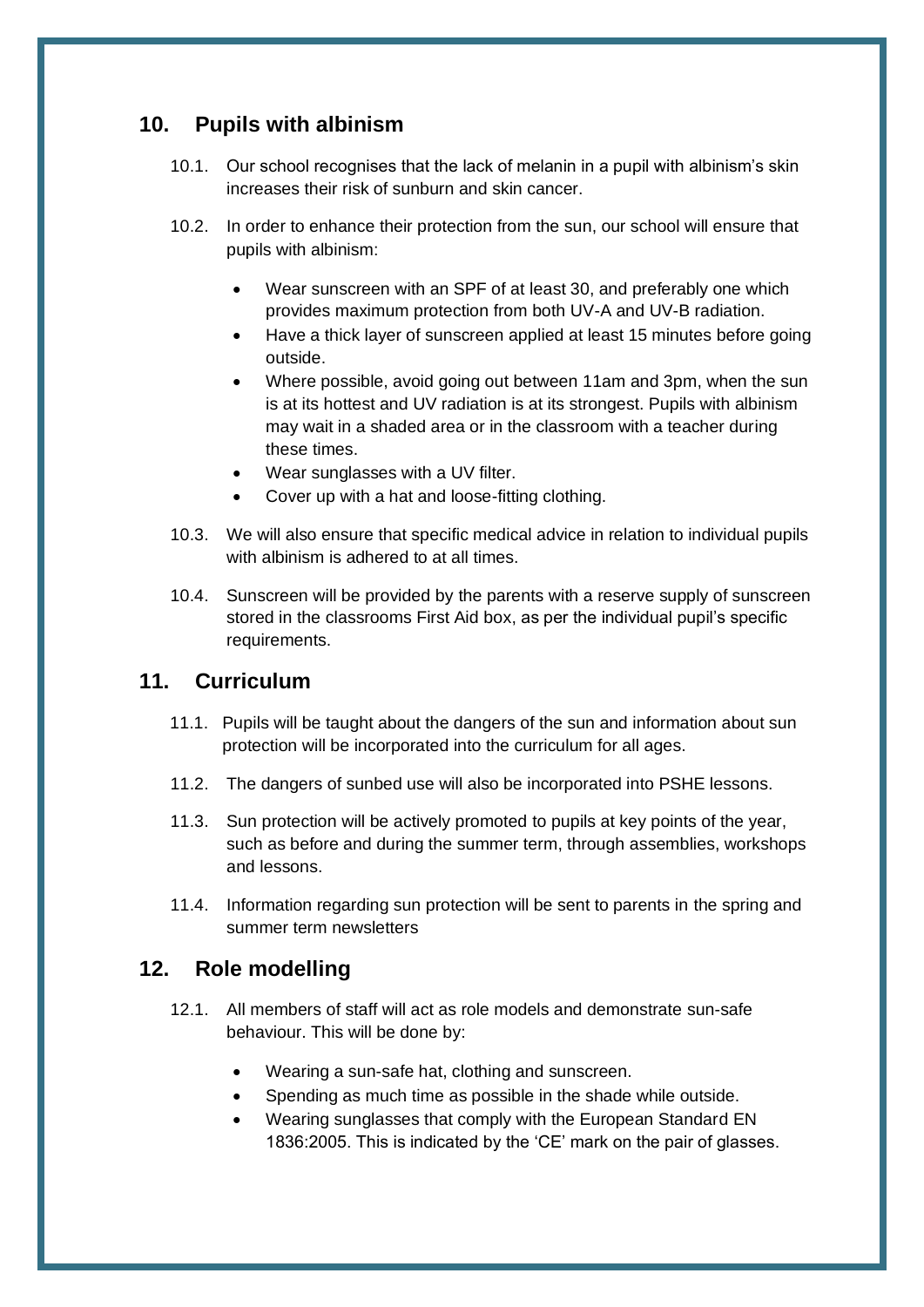• Encouraging families and visitors to role model sun-safe behaviour when they are visiting the school.

#### <span id="page-7-0"></span>**13. Training**

13.1. High-temperature advice will be included as part of new staff members' HR induction and in routine health and safety training.

#### <span id="page-7-1"></span>**14. Monitoring and review**

- 14.1. The headteacher is responsible for reviewing this policy every 3 years.
- 14.2. The effectiveness of this policy will be monitored and evaluated through a variety of mediums, including:
	- The completion of a sun safety questionnaire by pupils, measuring changes in pupils' knowledge, attitudes and behaviour.
	- Photographing changes in the school environment.
	- Gathering feedback from staff, parents and pupils.
	- Monitoring incidences of sunburn to see if these are decreasing.
- 14.3. The effectiveness of this policy will be monitored and evaluated by all members of staff. Any concerns will be reported to the headteacher immediately.